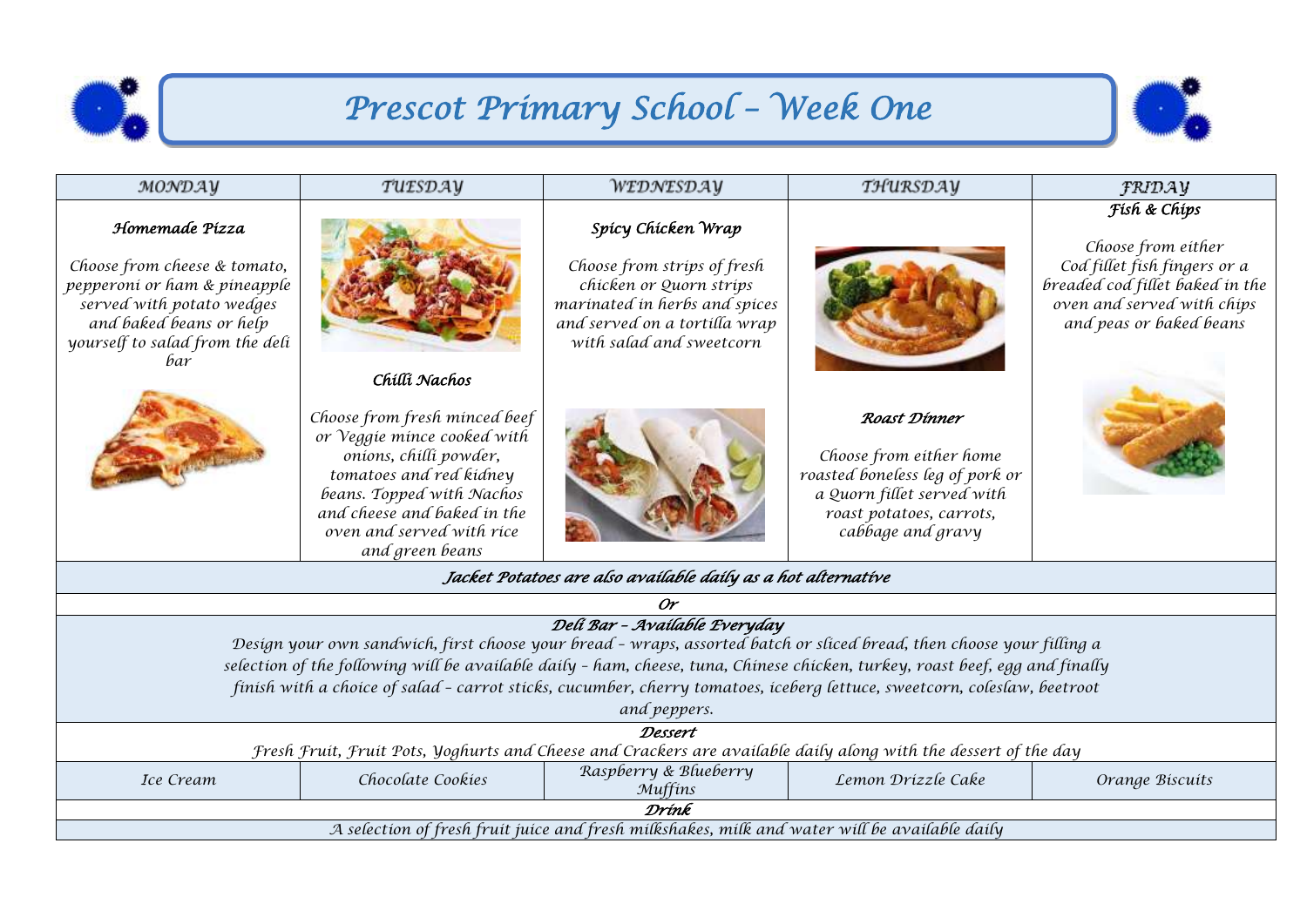

## *Prescot Primary School – Week Two*



| MONDAY                                                                                                                                                                                                                                                                                                                                                                                                                             | TUESDAY                                                                                                                                                                        | WEDNESDAY                                                                                                                  | THURSDAY                                                                                                                                                             | <b>FRIDAY</b>                                                                                                                                                        |  |  |  |
|------------------------------------------------------------------------------------------------------------------------------------------------------------------------------------------------------------------------------------------------------------------------------------------------------------------------------------------------------------------------------------------------------------------------------------|--------------------------------------------------------------------------------------------------------------------------------------------------------------------------------|----------------------------------------------------------------------------------------------------------------------------|----------------------------------------------------------------------------------------------------------------------------------------------------------------------|----------------------------------------------------------------------------------------------------------------------------------------------------------------------|--|--|--|
| Spaghettí Bolognaise<br>Choose from fresh minced beef<br>or Veggie mince cooked with<br>onions, garlic, tomatoes and<br>herbs, served on a bed of<br>spaghetti with broccoli                                                                                                                                                                                                                                                       | Chicken & Leek Pie<br>Pieces of fresh chicken cooked<br>with leeks in a creamy sauce<br>then topped with pastry and<br>baked in the oven served with<br>mashed potato and peas | <b>Fruity Curry</b><br>Choose from a homemade<br>fruity beef curry or a veggie<br>curry served with rice and<br>naan bread | Roast Dinner<br>Choose from either home<br>roasted breast of turkey or<br>Quorn fillet served with<br>stuffing, roast potatoes,<br>carrots, cauliflower and<br>gravy | Físh & Chíps<br>Choose from either<br>Cod fillet fish fingers or a<br>breaded cod fillet, both baked<br>in the oven and served with<br>chips and peas or baked beans |  |  |  |
| Jacket Potatoes are also avaílable daíly as a hot alternatíve                                                                                                                                                                                                                                                                                                                                                                      |                                                                                                                                                                                |                                                                                                                            |                                                                                                                                                                      |                                                                                                                                                                      |  |  |  |
| 0r                                                                                                                                                                                                                                                                                                                                                                                                                                 |                                                                                                                                                                                |                                                                                                                            |                                                                                                                                                                      |                                                                                                                                                                      |  |  |  |
| Deli Bar - Available Everyday<br>Design your own sandwich, first choose your bread - wraps, assorted batch or sliced bread, then choose your filling a<br>selection of the following will be available daily - ham, cheese, tuna, Chinese chicken, turkey, roast beef, egg and finally<br>finish with a choice of salad - carrot sticks, cucumber, cherry tomatoes, iceberg lettuce, sweetcorn, coleslaw, beetroot<br>and peppers. |                                                                                                                                                                                |                                                                                                                            |                                                                                                                                                                      |                                                                                                                                                                      |  |  |  |
| Dessert                                                                                                                                                                                                                                                                                                                                                                                                                            |                                                                                                                                                                                |                                                                                                                            |                                                                                                                                                                      |                                                                                                                                                                      |  |  |  |
| Fresh Fruit, Fruit Pots, Yoghurts and Cheese and Crackers are available daily along with the dessert of the day                                                                                                                                                                                                                                                                                                                    |                                                                                                                                                                                |                                                                                                                            |                                                                                                                                                                      |                                                                                                                                                                      |  |  |  |
| Ice Cream                                                                                                                                                                                                                                                                                                                                                                                                                          | Plain Cookies                                                                                                                                                                  | Chocolate Surprise Cake                                                                                                    | Cornflake Cake                                                                                                                                                       | Iced Sponge                                                                                                                                                          |  |  |  |
| Drínk                                                                                                                                                                                                                                                                                                                                                                                                                              |                                                                                                                                                                                |                                                                                                                            |                                                                                                                                                                      |                                                                                                                                                                      |  |  |  |
| A selection of fresh fruit juice and fresh milkshakes, milk and water will be available daily                                                                                                                                                                                                                                                                                                                                      |                                                                                                                                                                                |                                                                                                                            |                                                                                                                                                                      |                                                                                                                                                                      |  |  |  |